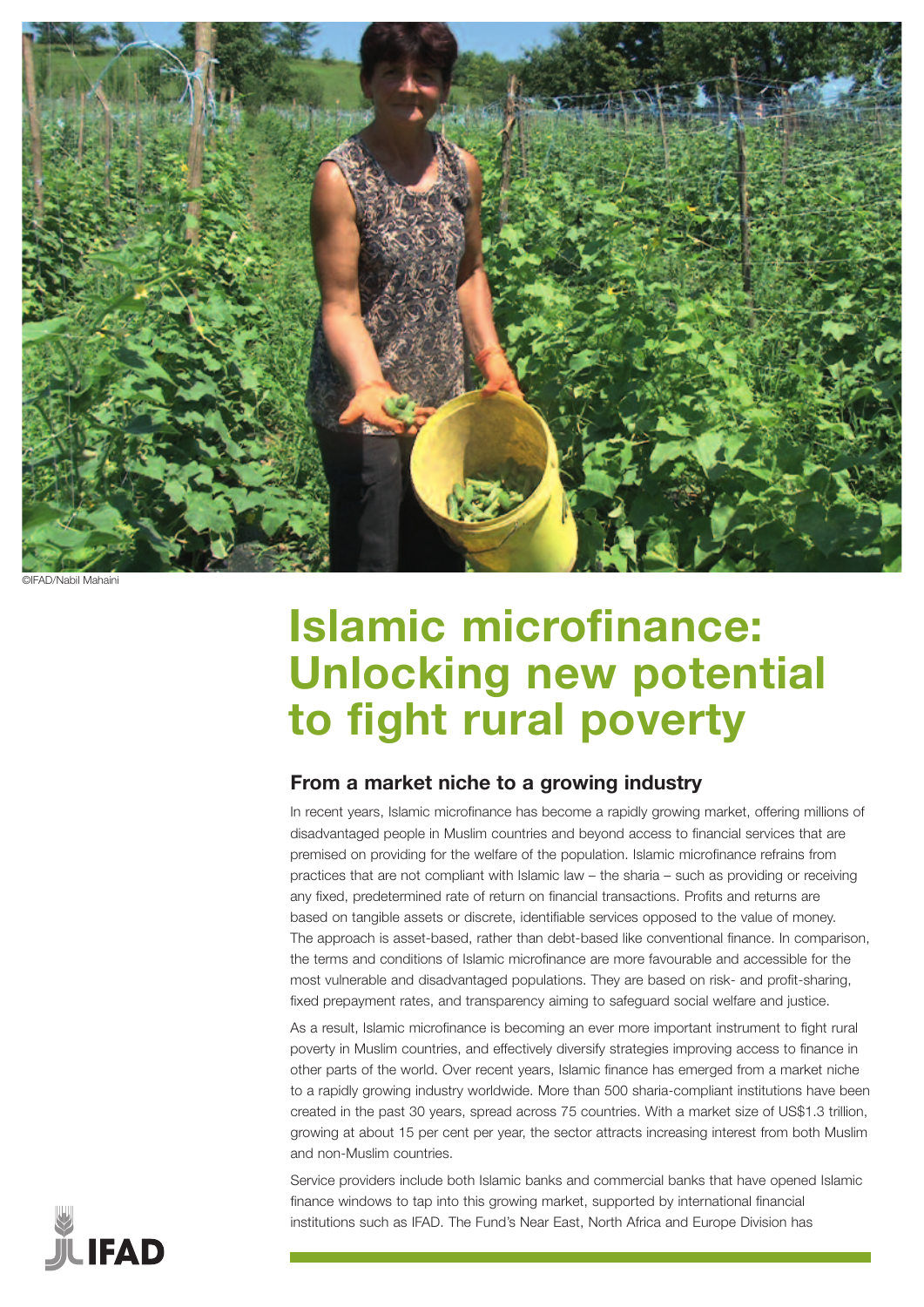successfully launched a series of initiatives piloting the use of Islamic microfinance products. Some of the most promising innovations being tested through IFAD-supported operations in the region are described below.

#### The most common Islamic microfinance modalities

- i. The *murabaha* sale is the most widely offered sharia-compliant contract used to finance goods needed as working capital. Upon request of a specific product by the client, the financier procures it directly from the market and resells it to the customer after adding a fixed margin for the service provided.
- ii. Profit- and loss-sharing contracts most encouraged by sharia scholars are *musharaka* and *mudaraba*. *Musharaka* describes equity participation in a business venture. Parties share the profits or losses according to a predetermined proportion. This type of financing can be used for assets or working capital. *Mudaraba* constitutes a trustee financing instrument where one party acts as financier while the other provides managerial expertise in the project's execution.
- iii. A contract of exchange between a vendor and a buyer for the sale of an asset is called *istisna`a*. Salespersons can either manufacture the products themselves or purchase them from a third party. End clients can pay the sale price either as a lump sum upon signature of the contract or later at different stages of the manufacturing process.
- iv. *Qard al hassan* is an interest-free loan used to bridge short-term financing gaps. The principal amount of the loan is repaid by the borrower without interest, mark-up or a share in the business the loan was used for. *Qard al hassan* is designed for people in need and the only type of loan in Islamic finance.

#### **Bringing new microfinance solutions into rural areas**

Different Islamic microfinance contract modalities are being tested in IFAD-supported operations in the Near East and Europe. The results to date are promising and nurture the increasing demand for sharia-compliant financial services worldwide.

#### **The Sudan: Improving women's access to microcredit**

Offering sharia-compliant credit, savings and microinsurance, particularly to women, the Agricultural Bank of Sudan Microfinance Initiative (ABSUMI) was created within the Agricultural Bank of Sudan (ABS) through a pilot phase in two localities in North and South Kordofan.

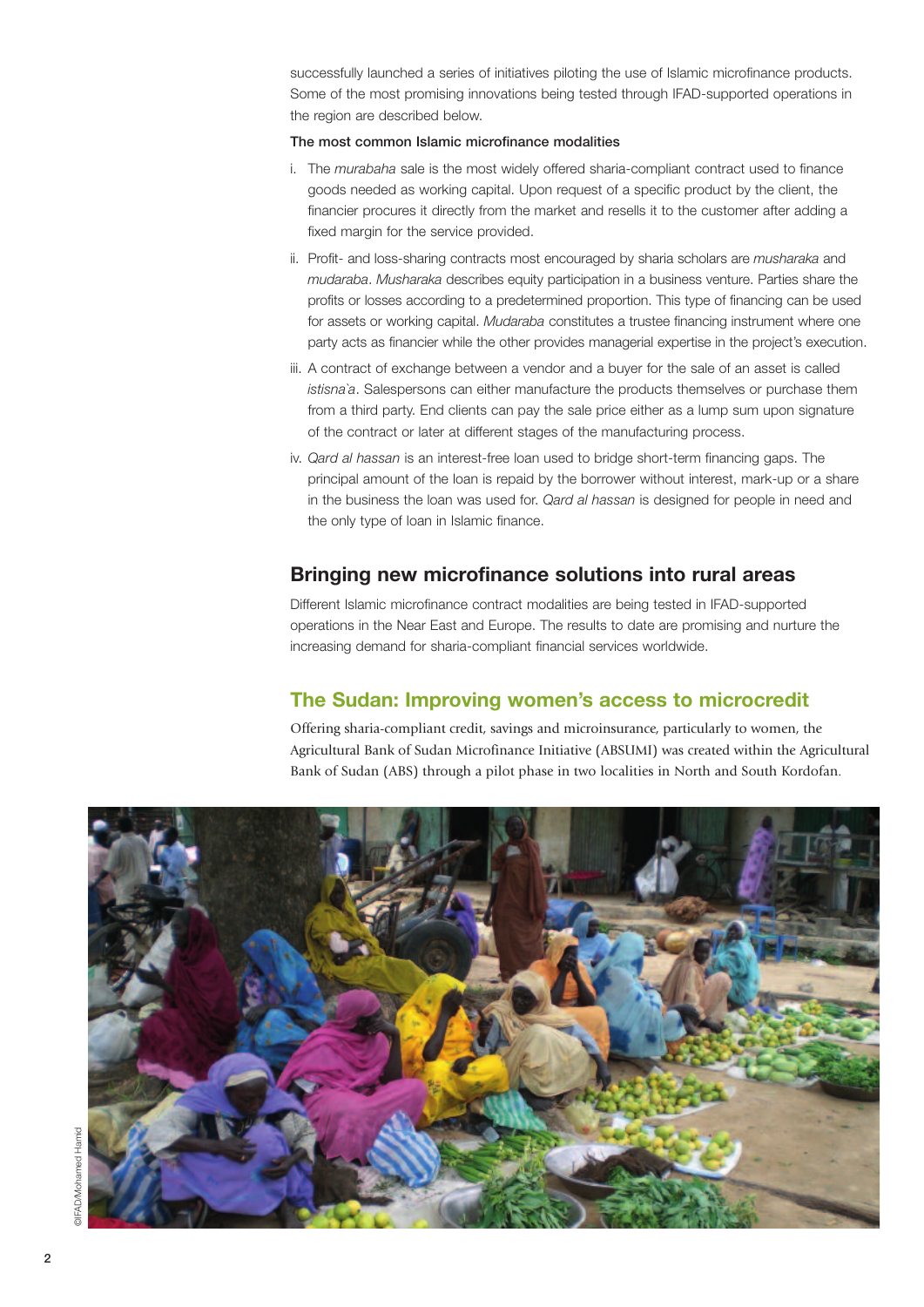Starting in 2010, ABSUMI was supported by three key stakeholders: the IFAD-funded Western Sudan Resources Management Programme, ABS and the Microfinance Unit of the Central Bank of Sudan.

ABSUMI entered the microfinance market at the bottom layers of the economic pyramid providing much smaller loans (on average US\$130) than those of other microfinance programmes in the country (on average US\$650), benefiting the most disadvantaged segments of the population. Figures show that the risk carried by the financing service is zero, while the model has cultivated strong credit discipline among rural poor people with a repayment rate of 100 per cent.

As of May 2012, ABSUMI had reached 36,000 members of 6,000 households through 350 women's groups. It had mobilized savings worth US\$72,000 with a client base of 4,500 borrowers and a loan portfolio of US\$700,000. Its loans based on *murabaha* and *musharaka* are supporting small agricultural activities, livestock fattening and rearing, and a range of microenterprises such as petty trading, tea stalls and brick-making.

### **Syrian Arab Republic: Innovating microfinance through autonomous village funds**

The IFAD-funded Idleb Rural Development Project in the Syrian Arab Republic's Governorate of Idleb is working to improve the food security and incomes of farmers and rural women in 140 of the country's poorest villages. To do so, the project channels credit through *sanadiq*, which are local, autonomous microfinance institutions providing loans to disadvantaged rural people, particularly women.

*Sanadiq* are owned and managed by local communities as village funds. They disburse their loans in the form of *murabaha*, financing goods that borrowers wish to purchase. In return, clients repay an agreed profit in instalments. The loans allow farmers to bypass moneylenders and make more profit from their produce.

In the context of the highly centralized banking system in the Syrian Arab Republic, the concept of *sanadiq* has rapidly become one of the most innovative and successful autonomous microfinancing models in the country. At the end of 2010, 30 villages in Idleb had established *sanadiq* with more than 6,600 shareholders, 40 per cent of whom were women. Repayment rates reached 98 per cent, and the *sanadiq* committees were fully self-financed, covering their entire administrative costs.

### **Bosnia and Herzegovina: Exploring new ways of rural enterprise development**

IFAD-supported projects have also been an important vehicle for expanding Islamic microfinance products into the Eastern European region. In Bosnia and Herzegovina, a combination of *musharaka* (business venture) and *ijara* (leasing) was provided by the Bosna Bank International (BBI) under the Rural Enterprise Enhancement Project. The initiative is triggering the sustained growth of rural enterprises and employment opportunities in disadvantaged municipalities. In alignment with the Government's poverty reduction strategy, IFAD assistance has focused on supporting smallholder livestock production by strengthening rural organizations and empowering farmers along dairy and meat value chains.

The MS Alem Company is at the centre of one of the most remarkable stories. In 2009, the company received a sharia-compliant loan from IFAD through BBI, which was used to buy new processing equipment and acquire training to modernize its meat production infrastructure. The credit also increased employment opportunities within the company and for input providers. Through *musharaka*, the enterprise also obtained a certification for the production of halal meat (that is, meat that is permissible under Islamic law). Today, MS Alem, which is based in a rural municipality outside of the capital city of Sarajevo, is a leading company in the national meat industry.